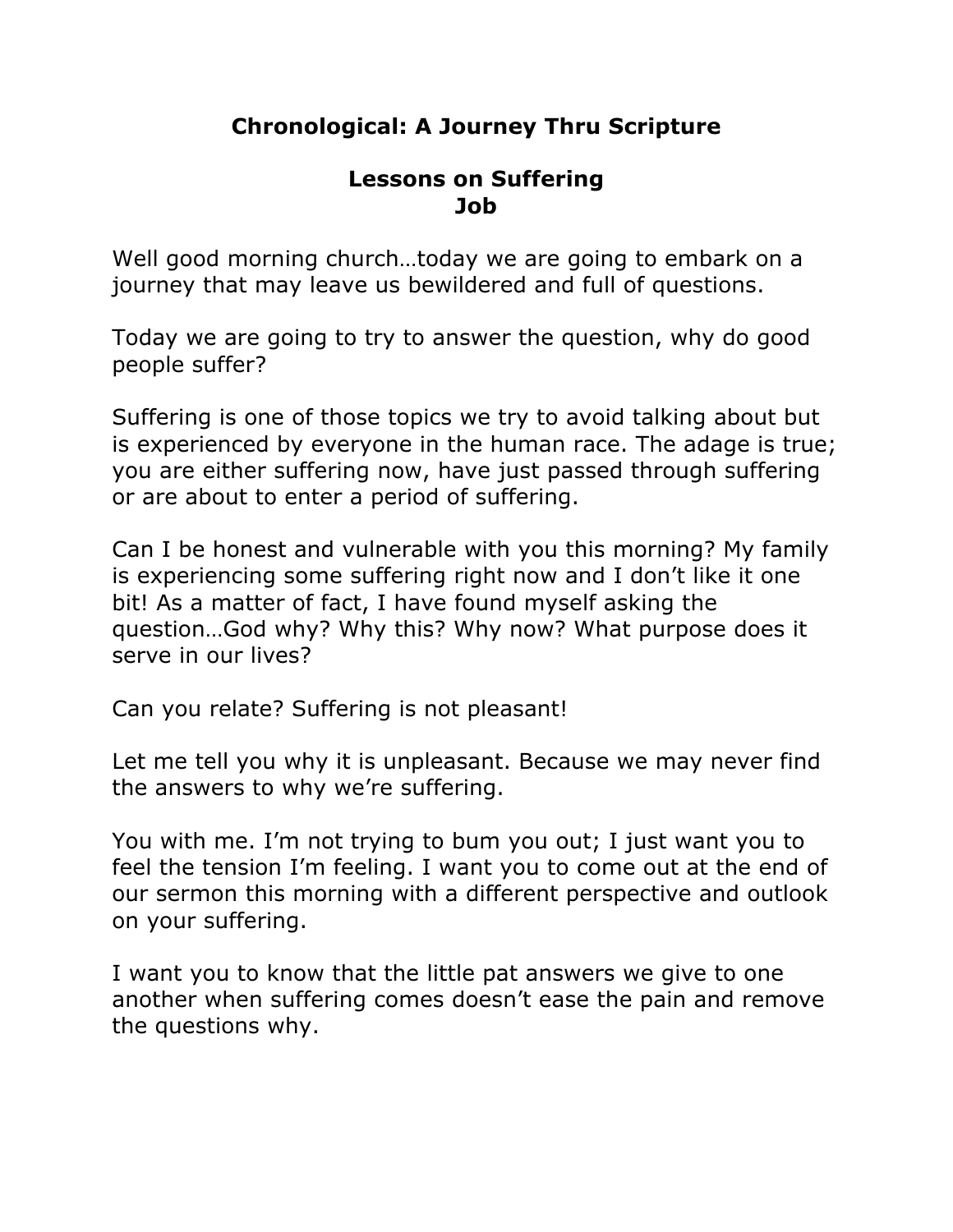Now, before you tune me out…I do have hope…I don't have all the answers, but I do have hope. At least I'm offering you more than Job's friends offered him.

Speaking of Job…that's where we are this morning. Let me give you a little background.

The author of Job is a mystery, as is the city, UZ, where Job lived. Scholars tell us that Job lived in the patriarchal period, which makes him a contemporary to Abraham, Isaac or Jacob.

Job himself is not Hebrew but according to what we read in Job 1, he is a God fearing, God worshiping man. He even seems to function like a priest, teaching others and offering sacrifices.

Job is a good man who suffers greatly, which begs the question why? Why would God allow such a good man to suffer so much. It's the same question we still ask today; why do bad things happen to good people?

If you're reading Job for the answer to that question, you'll be sorely disappointed. The answer is not there.

You still with me? Do you feel the tension yet?

The obvious question then is why Job? What do we learn from the book? I'm glad you asked, that's the sermon this morning.

### **Here are 7 lessons we learn from Job:**

### **1. There is a cosmic battle taking place and we are the target of the enemy.**

*Job 1:8–12 (NKJV) — 8 Then the Lord said to Satan, "Have you considered My servant Job, that there is none like him on the earth, a blameless and upright man, one who fears God and shuns evil?" 9 So Satan answered the Lord and said, "Does Job fear God for nothing? 10 Have You not made a hedge around*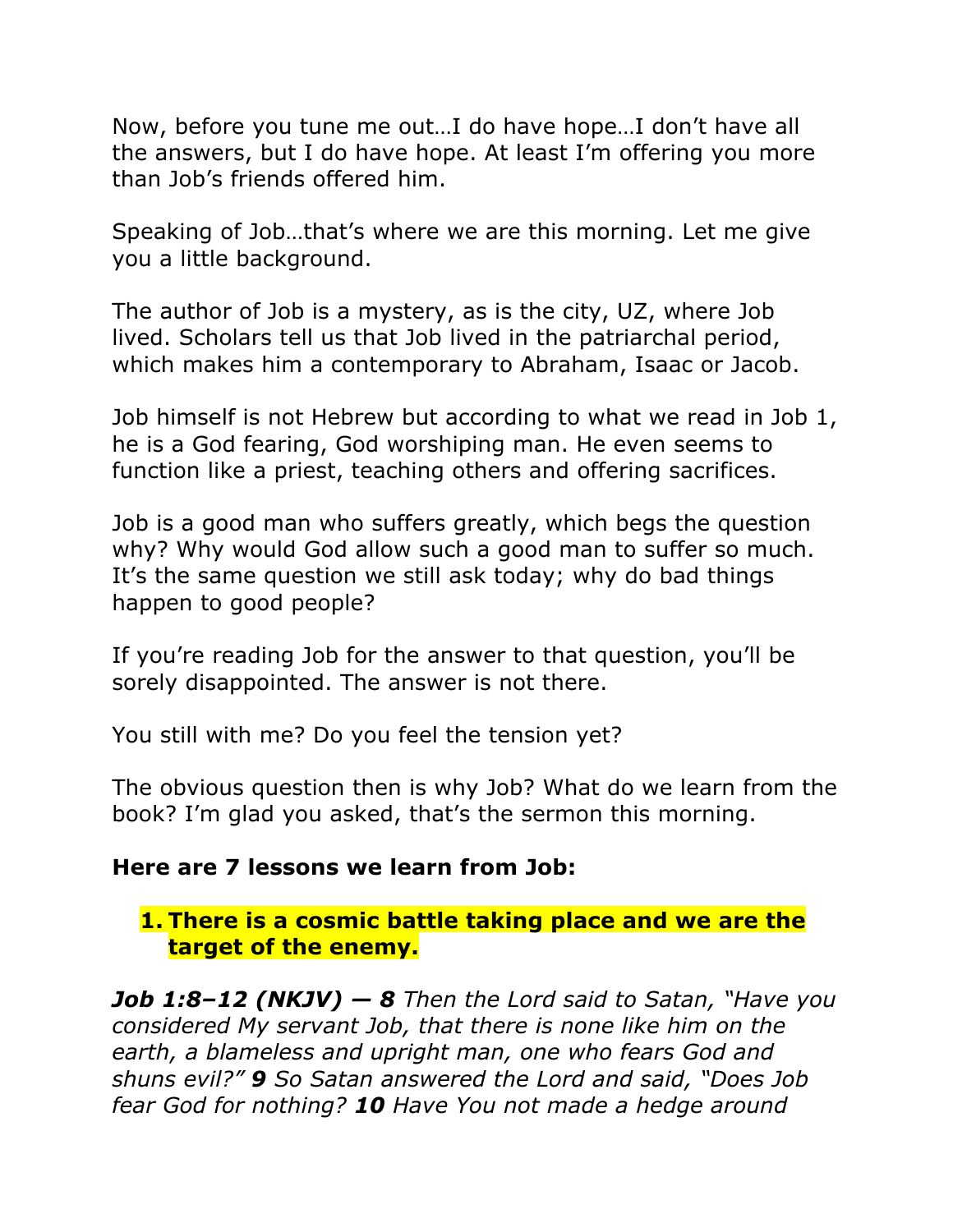*him, around his household, and around all that he has on every side? You have blessed the work of his hands, and his possessions have increased in the land. 11 But now, stretch out Your hand and touch all that he has, and he will surely curse You to Your face!" 12 And the Lord said to Satan, "Behold, all that he has is in your power; only do not lay a hand on his person." So Satan went out from the presence of the Lord.*

Our minds are blown when we read these verses. How in the world can Satan appear before God? Remember this one thing, he is accountable to God and can only do what he is allowed to do. Satan and God are not opposite equals, Satan is a created being with limitations and God is not…He is GOD!

The image is a court room scene where God presents exhibit A, Job. He is an example of a godly man. But the accuser questions Job's true loyalty saying that he only loves God because God has protected him and made him rich. Take all that away and Job will denounce God.

God gives him permission to touch Job's life and the rest is history. Job's life comes crashing down like a house of cards.

Job responds in faith and trust.

*Job 1:21–22 (NKJV) — 21 And he said: "Naked I came from my mother's womb, And naked shall I return there. The Lord gave, and the Lord has taken away; Blessed be the name of the Lord." 22 In all this Job did not sin nor charge God with wrong.*

When that doesn't work, Satan attacks Job's physical health. He thinks when Job is suffering physically, he will curse God.

Job responds,

*Job 2:9–10 (NKJV) — 9 Then his wife said to him, "Do you still hold fast to your integrity? Curse God and die!" 10 But he said to her, "You speak as one of the foolish women speaks. Shall we*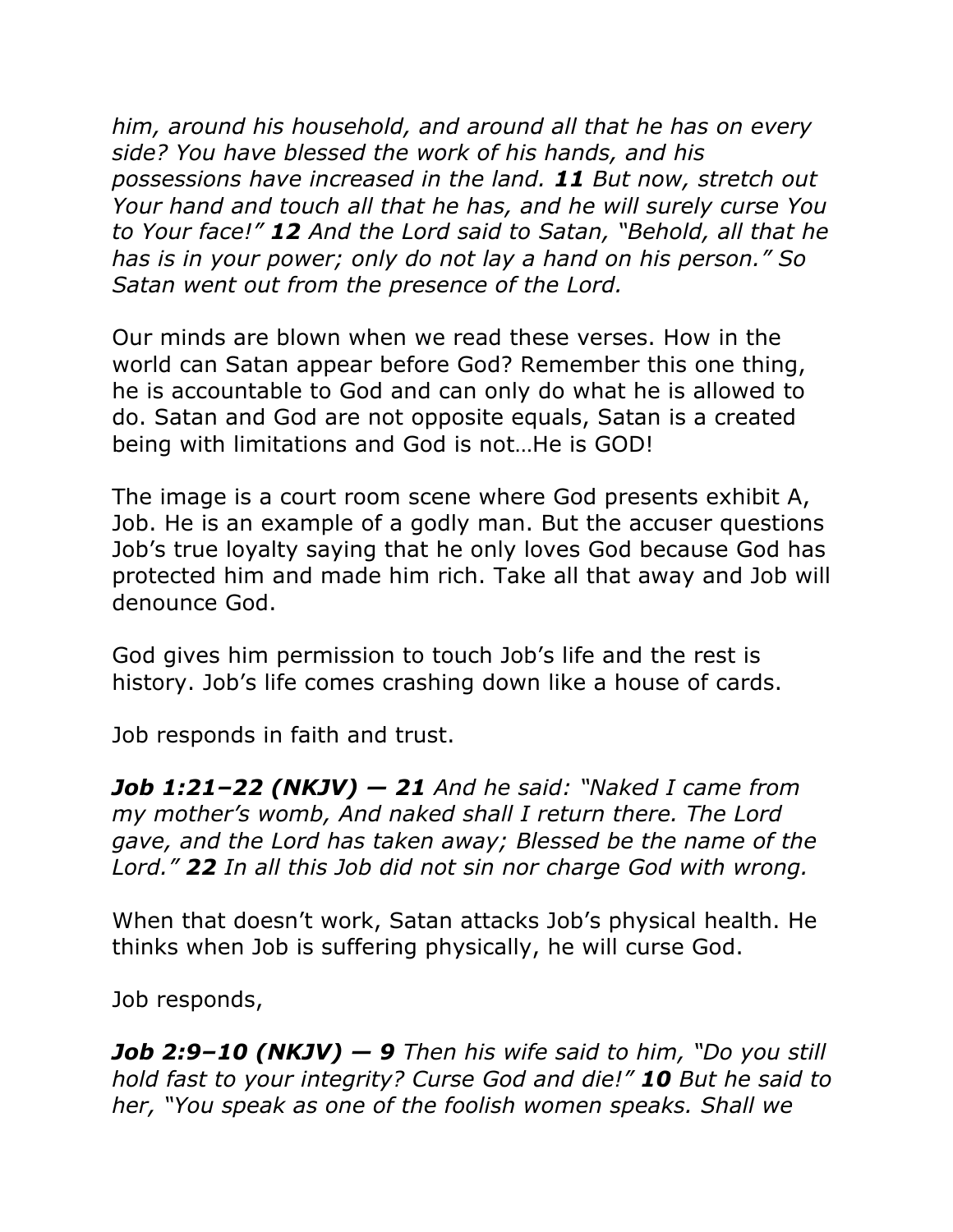*indeed accept good from God, and shall we not accept adversity?" In all this Job did not sin with his lips.*

For certain not all suffering is at the hand of Satan, but he is our enemy and he loves nothing more than to attack our faith. He finds delight in seeing God's children suffer and question their faith.

Remember, Peter says…

*1 Peter 5:8 (NKJV) — 8 Be sober, be vigilant; because your adversary the devil walks about like a roaring lion, seeking whom he may devour.*

### **2. When people are suffering our best response is to sit with them and be silent.**

*Job 2:11–13 (NKJV) — 11 Now when Job's three friends heard of all this adversity that had come upon him, each one came from his own place—Eliphaz the Temanite, Bildad the Shuhite, and Zophar the Naamathite. For they had made an appointment together to come and mourn with him, and to comfort him. 12 And when they raised their eyes from afar, and did not recognize him, they lifted their voices and wept; and each one tore his robe and sprinkled dust on his head toward heaven. 13 So they sat down with him on the ground seven days and seven nights, and no one spoke a word to him, for they saw that his grief was very great.*

Job's three friends obviously loved him. Their initial response was right. They demonstrated compassion and care. They didn't give pat spiritual answers and then leave.

We are often at a loss as to what to say or do when others are going through suffering. Let me give you some advice. The best thing we can do is just show up and be present.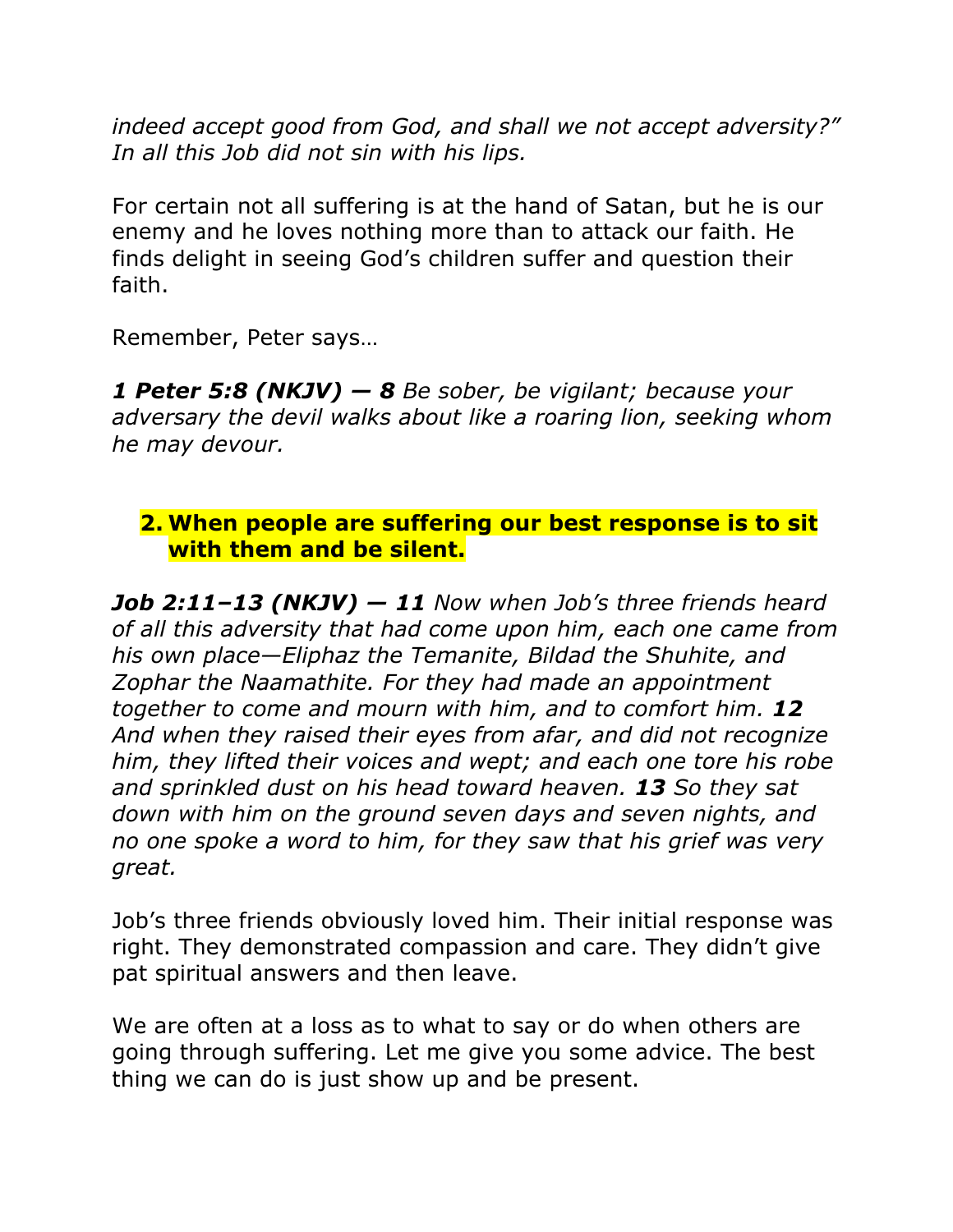Paul captures this idea when he says…"*weep with those who weep." Romans 12:15*

Just be there! And when Job started lamenting, they should have reminded silent.

# **3. Bad theology is harmful and sinful.**

Job's friends think they have all the answers to his all his woes.

Here is their basic argument.

*Job 4:7–10 (NKJV) — 7 "Remember now, whoever perished being innocent? Or where were the upright ever cut off? 8 Even as I have seen, Those who plow iniquity And sow trouble reap the same. 9 By the blast of God they perish, And by the breath of His anger they are consumed. 10 The roaring of the lion, The voice of the fierce lion, And the teeth of the young lions are broken.*

Let's put it this way…

- $\Rightarrow$  God is Just
- $\Rightarrow$  God always acts in strict Justice
- $\Rightarrow$  Job is being punished for sin

Their advice was off base. We know their wrong, we read the first two chapters!

However, that bad theology has infected all of God's people throughout the ages. The disciples are a good example.

*John 9:1–3 (NKJV) — 1 Now as Jesus passed by, He saw a man who was blind from birth. 2 And His disciples asked Him, saying, "Rabbi, who sinned, this man or his parents, that he was born blind?" 3 Jesus answered, "Neither this man nor his parents sinned, but that the works of God should be revealed in him.*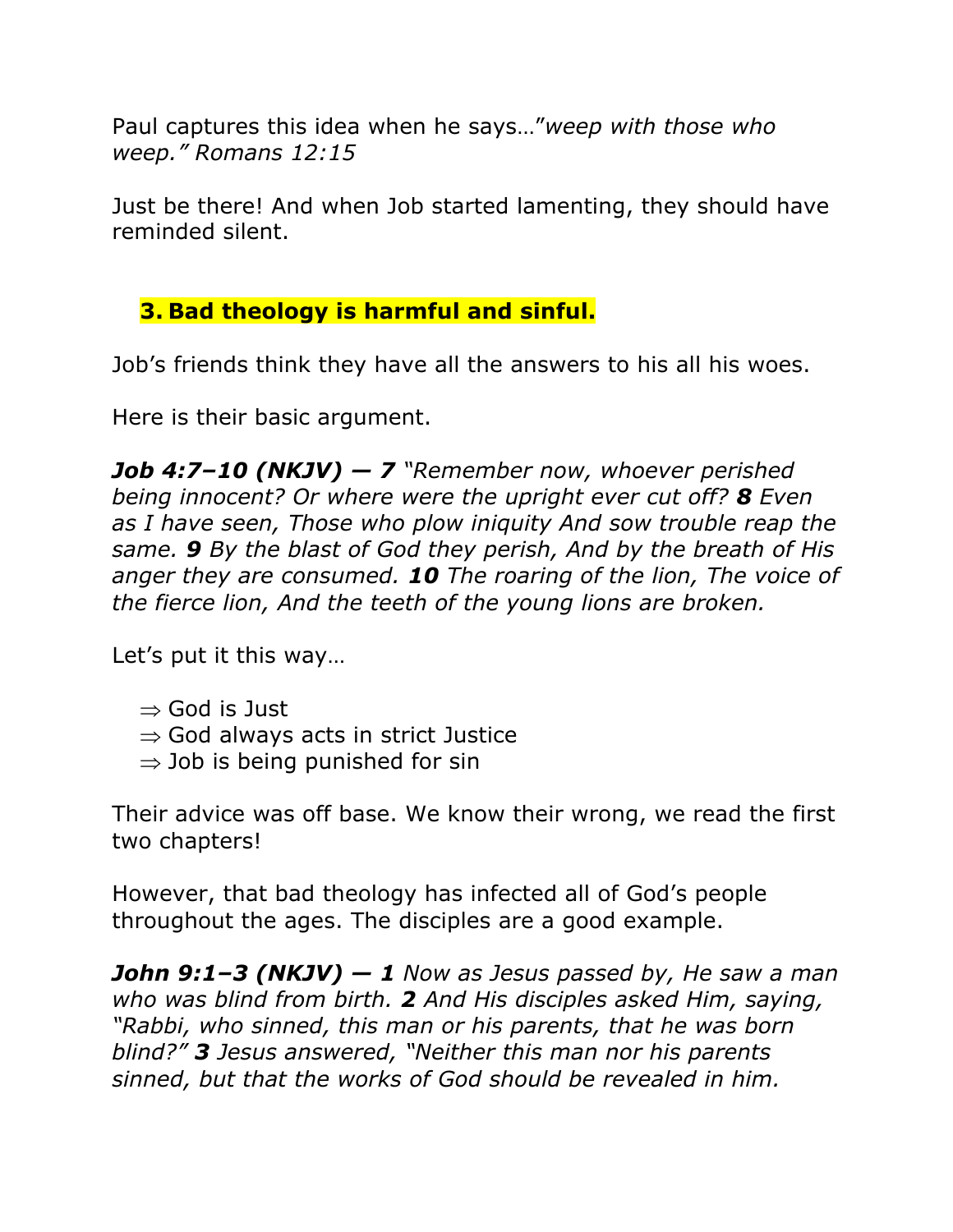See it? The man is born blind, someone had to have sinned.

Have you ever found yourself lamenting your situation by saying you don't know what you did wrong to deserve what's happening to you?

Of course, we have…but it's BAD THEOLOGY! We know this because listen to how God responds to it…

*Job 42:7–8 (NKJV) — 7 And so it was, after the Lord had spoken these words to Job, that the Lord said to Eliphaz the Temanite, "My wrath is aroused against you and your two friends, for you have not spoken of Me what is right, as My servant Job has. 8 Now therefore, take for yourselves seven bulls and seven rams, go to My servant Job, and offer up for yourselves a burnt offering; and My servant Job shall pray for you. For I will accept him, lest I deal with you according to your folly; because you have not spoken of Me what is right, as My servant Job has."*

### **4. Suffering has a way of clouding our vision and bring us to wrong conclusions about God.**

Remember, Job is an emotional wreck. He is on a roller coaster ride of emotion and heartache. His conclusions are made out of despair. He wants answers but Heaven is silent.

He is clouded by his pain. Just follow his train of thought.

*Job 9:22–23 (NKJV) — 22 It is all one thing; Therefore, I say, 'He destroys the blameless and the wicked.' 23 If the scourge slays suddenly, He laughs at the plight of the innocent.*

*Job 16:9 (NKJV) — 9 He tears me in His wrath and hates me; He gnashes at me with His teeth; My adversary sharpens His gaze on me.*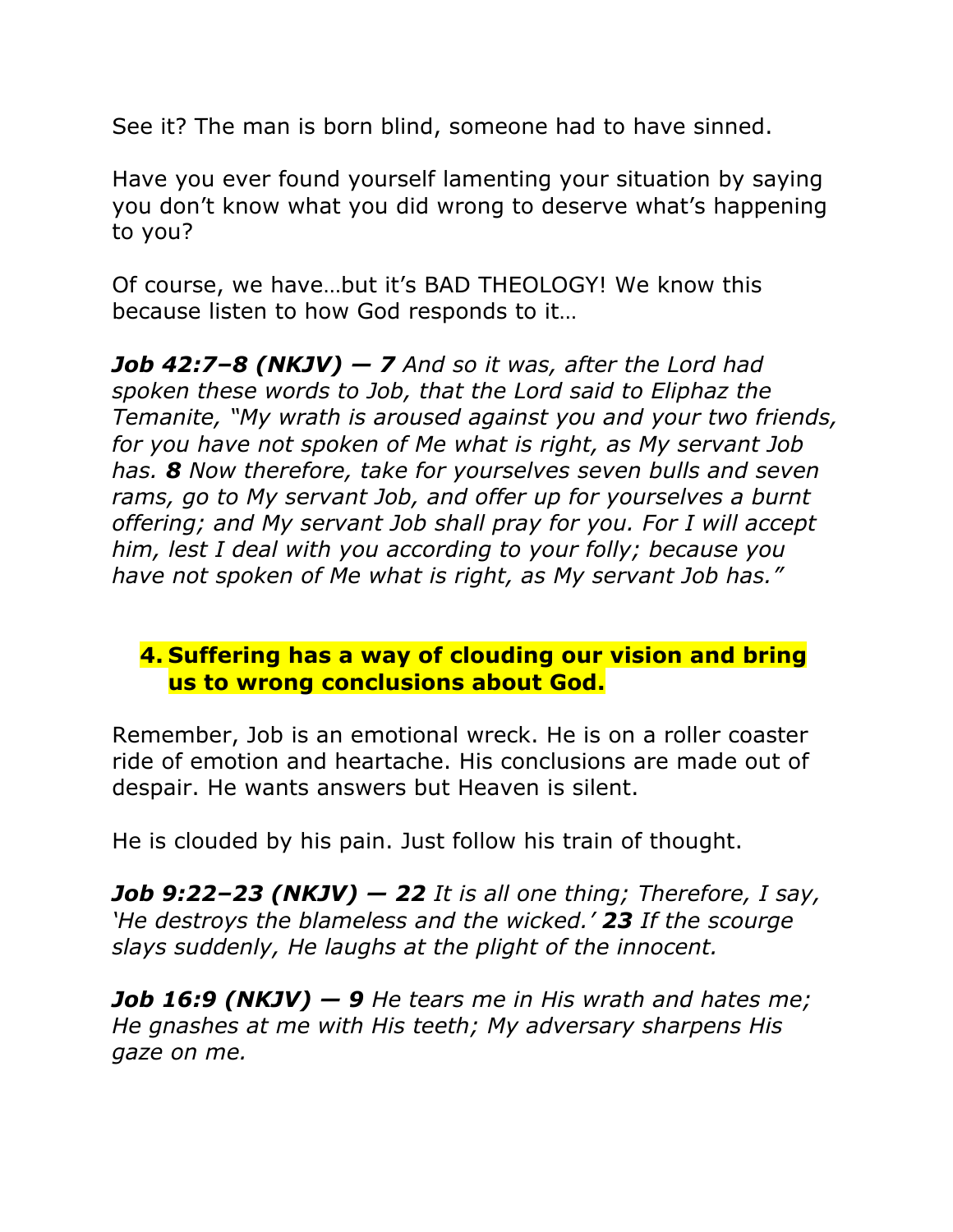*Job 27:2 (NKJV) — 2 "As God lives, who has taken away my justice, And the Almighty, who has made my soul bitter,*

*Job 31:35–37 (NKJV) — 35 Oh, that I had one to hear me! Here is my mark. Oh, that the Almighty would answer me, That my Prosecutor had written a book! 36 Surely, I would carry it on my shoulder, And bind it on me like a crown; 37 I would declare to Him the number of my steps; Like a prince I would approach Him.*

His conclusion...I'm innocent and God is unjust.

I would say he has a clouded view of the situation.

Perhaps the lesson is that you and I must be careful not to allow our pain to control our faith.

We are quick to be judgmental like Job's friends but here is the next lesson.

# **5. God honors our prayers even though they are filled with struggle and honesty.**

*Job 42:8 (NKJV) — 8 Now therefore, take for yourselves seven bulls and seven rams, go to My servant Job, and offer up for yourselves a burnt offering; and My servant Job shall pray for you. For I will accept him, lest I deal with you according to your folly; because you have not spoken of Me what is right, as My servant Job has."*

Did Job have a perfect theology of God, nope. Remember he accused God of being unjust.

Job struggled and was very honest about how he felt and yet God honors him.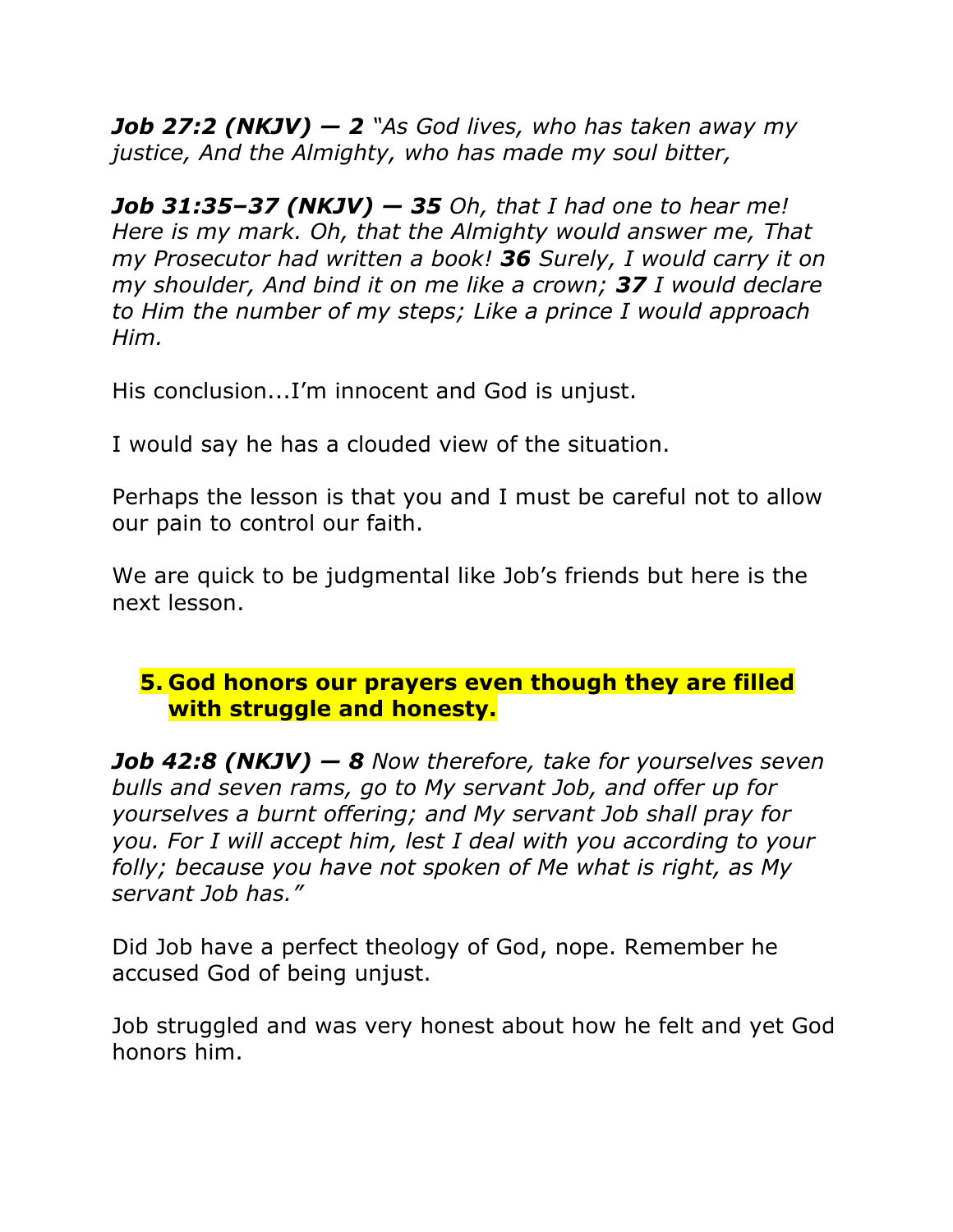Honesty never hurt the Lord; He knows your heart anyway. Like Job we can carry our hurt and pain to Him.

# **6. God is Big and we are not.**

*Job 38:1–7 (NKJV) — 1 Then the Lord answered Job out of the whirlwind, and said: 2 "Who is this who darkens counsel By words without knowledge? 3 Now prepare yourself like a man; I will question you, and you shall answer Me. 4 "Where were you when I laid the foundations of the earth? Tell Me, if you have understanding. 5 Who determined its measurements? Surely you know! Or who stretched the line upon it? 6 To what were its foundations fastened? Or who laid its cornerstone, 7 When the morning stars sang together, And all the sons of God shouted for joy?*

God's conversation with Job was designed to help Job realize just how limited he was in his understanding of God and his situation.

While God is creator and sustainer of the universe, Job is just a speck of dust.

We need this reminder this morning as well. God is not the old man upstairs or a cosmic kill joy of our lives. HE IS GOD!!!! There is NO ONE like Him! He stands alone!

Job didn't get the answer he was looking for, but he did get God!

*Job 42:1–6 (NKJV) — 1 Then Job answered the Lord and said: 2 "I know that You can do everything, And that no purpose of Yours can be withheld from You. 3 You asked, 'Who is this who hides counsel without knowledge?' Therefore I have uttered what I did not understand, Things too wonderful for me, which I did not know. 4 Listen, please, and let me speak; You said, 'I will question you, and you shall answer Me.' 5 "I have heard of You by the hearing of the ear, But now my eye sees You. 6 Therefore I abhor myself, And repent in dust and ashes."*